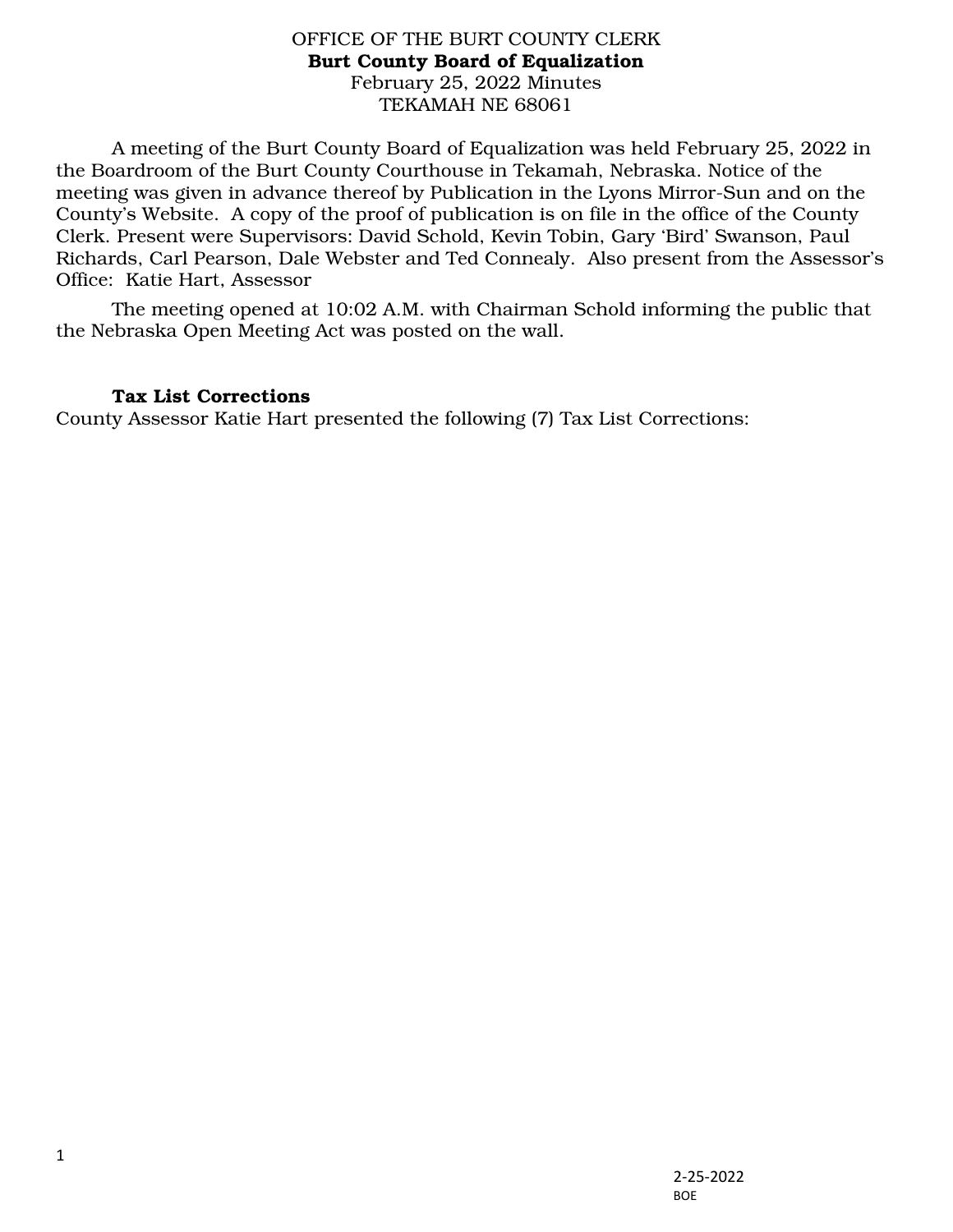| <b>COUNTY TAX LIST CORRECTION #</b>                    | 82                                                                                                                                                                                                                | <b>TAX YEAR</b> |                                      | actual valuation               | tax rate   | consolidated tax         | tax credit             | 1st half                 | 2nd half              | total tax                                      |
|--------------------------------------------------------|-------------------------------------------------------------------------------------------------------------------------------------------------------------------------------------------------------------------|-----------------|--------------------------------------|--------------------------------|------------|--------------------------|------------------------|--------------------------|-----------------------|------------------------------------------------|
| <b>PARCEL ID</b>                                       | 312400600                                                                                                                                                                                                         |                 | original amount                      | 1,452,520.00                   | 2.23074200 | 32.402.00                | 1,562.20               | 15,419.90                | 15,419.90             | 30,839.80                                      |
| <b>NAME</b>                                            | <b>Helena Chemical</b>                                                                                                                                                                                            |                 | corrected amount                     | 685,212.00                     | 2.23074200 | 15,285.30                | 736.96                 | 7,274.17                 | 7,274.17              | 14,548.34                                      |
| <b>ADDRESS</b>                                         |                                                                                                                                                                                                                   | 2021            | additional amount                    |                                |            |                          |                        |                          |                       |                                                |
| PROPERTY DESCRIPTION                                   | S 1/2 SL. 2 & 3 of L. 2, 17th Add., Oakland                                                                                                                                                                       |                 | deducted amount                      | 767.308.00                     | 2.23074200 | 17.116.70                | 825.24                 | 8,145.73                 | 8.145.73              | 16,291.46                                      |
| tax roll and should have been removed for 2021 values. | EXPLANATION TEXT: Previous appraiser noted that office, warehouse, and sheds were removed from property to make room for new building. After physical review of property, buildings are gone and now removed from |                 |                                      |                                |            |                          |                        |                          |                       |                                                |
| COUNTY TAX LIST CORRECTION # 83                        |                                                                                                                                                                                                                   |                 |                                      | actual valuation               | tax rate   | consolidated tax         | tax credit             | 1st half                 | 2nd half              | total tax                                      |
| <b>PARCELID</b>                                        | 436800700                                                                                                                                                                                                         | <b>TAX YEAR</b> | original amount                      | 184,490.00                     | 1.30876700 | 2,414.58                 | 192.16                 | 1,111.21                 | 1,111.21              | 2,222.42                                       |
| <b>NAME</b>                                            | <b>Brett Kazemba</b>                                                                                                                                                                                              |                 | corrected amount                     | 180,078.00                     | 1.30876700 | 2,356.80                 | 192.16                 | 1,082.32                 | 1,082.32              | 2,164.64                                       |
| <b>ADDRESS</b>                                         |                                                                                                                                                                                                                   | 2019            | additional amount                    |                                |            |                          |                        |                          |                       |                                                |
| PROPERTY DESCRIPTION                                   | TR. NE 1/4 SE 1/4 26-21-11                                                                                                                                                                                        |                 | deducted amount                      | 4,412.00                       | 1.30876700 | 57.74                    |                        | 28.87                    | 28.87                 | 57.74                                          |
|                                                        | <b>EXPLANATION TEXT:</b> Building was being incorrectly valued on the wrong property record card.                                                                                                                 |                 |                                      |                                |            |                          |                        |                          |                       |                                                |
| COUNTY TAX LIST CORRECTION # 84                        |                                                                                                                                                                                                                   |                 |                                      | actual valuation               | tax rate   | consolidated tax         | tax credit             | 1st half                 | 2nd half              | total tax                                      |
| PARCEL ID                                              | 436800700                                                                                                                                                                                                         | <b>TAX YEAR</b> | original amount                      | 189,990.00                     | 1.36624400 | 2,595.74                 | 194.20                 | 1,200.77                 | 1,200.77              | 2,401.54                                       |
| <b>NAME</b>                                            | <b>Brett Kazemba</b>                                                                                                                                                                                              |                 | corrected amount                     | 185,578.00                     | 1.36624400 | 2,535.45                 | 194.20                 | 1,170.63                 | 1,170.62              | 2,341.25                                       |
| <b>ADDRESS</b>                                         |                                                                                                                                                                                                                   | 2020            | additional amount                    |                                |            |                          |                        |                          |                       |                                                |
| PROPERTY DESCRIPTION                                   | TR. NE 1/4 SE 1/4 26-21-11                                                                                                                                                                                        |                 | deducted amount                      | 4,412.00                       | 1.36624400 | 60.28                    |                        | 30.14                    | 30.14                 | 60.28                                          |
|                                                        | <b>EXPLANATION TEXT:</b> Building was being incorrectly valued on the wrong property record card.                                                                                                                 |                 |                                      |                                |            |                          |                        |                          |                       |                                                |
| <b>COUNTY TAX LIST CORRECTION #</b>                    | 85                                                                                                                                                                                                                |                 |                                      | actual valuation               | tax rate   | consolidated tax         | tax credit             | 1st half                 | 2nd half              | total tax                                      |
| <b>PARCEL ID</b>                                       | 436800700                                                                                                                                                                                                         | <b>TAX YEAR</b> | original amount                      | 189,990.00                     | 1.32630800 | 2,519.86                 | 204.32                 | 1,157.77                 | 1,157.77              | 2,315.54                                       |
| <b>NAME</b>                                            | <b>Brett Kazemba</b>                                                                                                                                                                                              |                 | corrected amount                     | 185,578.00                     | 1.32630800 | 2,461.34                 | 204.32                 | 1,128.51                 | 1,128.51              | 2,257.02                                       |
| <b>ADDRESS</b>                                         |                                                                                                                                                                                                                   | 2021            | additional amount                    |                                |            |                          |                        |                          |                       |                                                |
|                                                        |                                                                                                                                                                                                                   |                 |                                      |                                |            |                          |                        |                          |                       |                                                |
| PROPERTY DESCRIPTION                                   | TR. NE1/4 SE1/4 26-21-11                                                                                                                                                                                          |                 | deducted amount                      | 4,412.00                       | 1.32630800 | 58.52                    |                        | 29.26                    | 29.26                 | 58.52                                          |
|                                                        | <b>EXPLANATION TEXT:</b> Building was being incorrectly valued on the wrong property record card.                                                                                                                 |                 |                                      |                                |            |                          |                        |                          |                       |                                                |
|                                                        |                                                                                                                                                                                                                   |                 |                                      | actual valuation               | tax rate   | consolidated tax         | tax credit             | 1st half                 | 2nd half              | total tax                                      |
| COUNTY TAX LIST CORRECTION #                           | 186<br>523000300                                                                                                                                                                                                  | <b>TAX YEAR</b> |                                      |                                |            |                          |                        | 121,879.9                | 121,879.97            | 243,759.94                                     |
| <b>PARCEL ID</b><br><b>NAME</b>                        |                                                                                                                                                                                                                   |                 | original amount                      | 17,974,380.00<br>17,368,265.00 | 1.46030200 | 262,480.26<br>253,629.12 | 18,720.32<br>18,720.32 | 117,454.40               |                       | 117,454.40 234,908.80                          |
|                                                        | <b>Central Valley Ag Coop</b>                                                                                                                                                                                     | 2019            | corrected amount                     |                                | 1.46030200 |                          |                        |                          |                       |                                                |
| <b>ADDRESS</b><br>PROPERTY DESCRIPTION                 | W2 NE4 & E 689.25' of e2 NW4 13-22-8                                                                                                                                                                              |                 | additional amount<br>deducted amount | 606,115.00                     | 1.46030200 | 8,851.11                 |                        | 4,425.55                 | 4,425.56              | 8,851.11                                       |
|                                                        | EXPLANATION TEXT: Multiple items removed from Real Estate pricing that should have been listed on Personal Property.                                                                                              |                 |                                      |                                |            |                          |                        |                          |                       |                                                |
|                                                        |                                                                                                                                                                                                                   |                 |                                      |                                |            |                          |                        |                          |                       |                                                |
| <b>COUNTY TAX LIST CORRECTION #</b>                    | 187                                                                                                                                                                                                               | <b>TAX YEAR</b> |                                      | actual valuation               | tax rate   | consolidated tax         | tax credit             | 1st half                 | 2nd half              | total tax                                      |
| <b>PARCEL ID</b>                                       | 523000300                                                                                                                                                                                                         |                 | original amount                      | 21,606,884.00                  | 1.51841500 | 328,082.18               | 22,182.64              | 152,949.77               | 152,949.77            | 305.899.54                                     |
| <b>NAME</b>                                            | <b>Central Valley Ag Coop</b>                                                                                                                                                                                     | 2020            | corrected amount                     | 21,536,732.00                  | 1.51841500 | 327,016.96               |                        | 22, 182. 64 152, 417. 16 | 152,417.16 304,834.32 |                                                |
| <b>ADDRESS</b>                                         |                                                                                                                                                                                                                   |                 | additional amount                    |                                |            |                          |                        |                          |                       |                                                |
| PROPERTY DESCRIPTION                                   | W2 NE4 & E 689.25' of e2 NW4 13-22-8                                                                                                                                                                              |                 | deducted amount                      | 70.152.00                      | 1.51841500 | 1.065.20                 |                        | 532.60                   | 532.60                | 1,065.20                                       |
|                                                        | <b>EXPLANATION TEXT:</b> One item removed from Real Estate pricing that should have been listed on Personal Property.                                                                                             |                 |                                      |                                |            |                          |                        |                          |                       |                                                |
| COUNTY TAX LIST CORRECTION #                           | 88                                                                                                                                                                                                                |                 |                                      | actual valuation               | tax rate   | consolidated tax         | tax credit             | 1st half                 | 2nd half              | total tax                                      |
| <b>PARCEL ID</b>                                       | 523000300                                                                                                                                                                                                         | <b>TAX YEAR</b> | original amount                      | 22,244,077.00                  | 1.51859500 | 337,797.46               | 23,923.50              | 156,936.98               |                       |                                                |
| <b>NAME</b>                                            | <b>Central Valley Ag Coop</b>                                                                                                                                                                                     |                 | corrected amount                     | 22,069,998.00                  | 1.51859500 | 335, 153.88              | 23,923.50              | 155,615.19               |                       |                                                |
| <b>ADDRESS</b>                                         |                                                                                                                                                                                                                   | 2021            | additional amount                    |                                |            |                          |                        |                          |                       |                                                |
| PROPERTY DESCRIPTION                                   | W2 NE4 & E 689.25' of e2 NW4 13-22-8                                                                                                                                                                              |                 | deducted amount                      | 174,079.00                     | 1.51859500 | 2,643.55                 |                        | 1,321.78                 | 1,321.77              | 2,643.55                                       |
|                                                        | EXPLANATION TEXT: Multiple items removed from Real Estate pricing that should have been listed on Personal Property.                                                                                              |                 |                                      |                                |            |                          |                        |                          |                       | 156,936.98 313,873.96<br>155,615.19 311,230.38 |

There being no objections or comment, the Board of Equalization approved the Tax List Corrections. Upon motions by Swanson and Richards. By roll call vote: Ayes – Tobin, Swanson, Richards, Pearson, Webster, Connealy and Schold. Nays – none. Motion carried; the corrections were approved.

## 451 Exemption Application:

The following Form 451 Exemption Application was submitted for approval on Burt County real property for 2022:

(1) Tekamah-Herman Youth Wrestling Club: Lots 1-4, North of the Creek, Block 105, in the Original City of Tekamah, Burt County, NE.

 Chairman Schold declared a Public Hearing for the Exemption Application open at 10:02 A.M. Public comment: Laurie Elliott spoke on behalf of the club, she explained they are a 501c3, the club is run by all volunteers, and they teach youth wrestling and life